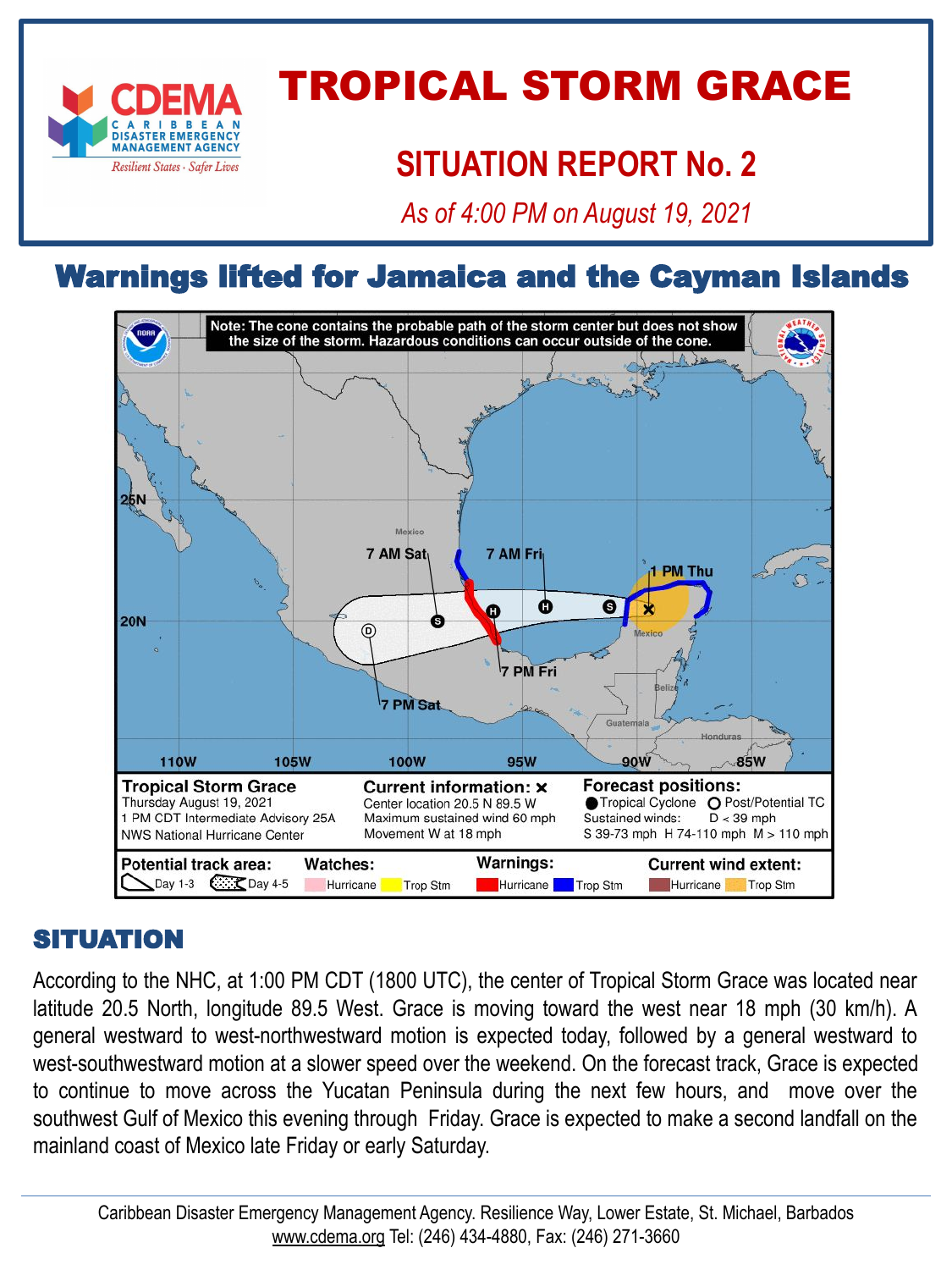# Updates from Impacted CDEMA Participating States

The Caribbean Disaster Emergency Management Agency (CDEMA) made contact with the National Disaster Coordinators in the impacted states and the following was reported:



### **CAYMAN ISLANDS**

- The National Emergency Operations Centre has formally issued an all clear for Grand Cayman, with effect from 6:00 pm on August 18, 2021.
- The public was advised that Government Offices in Grand Cayman will remain closed on the morning of Thursday 19th August and will reopen at 1pm.
- Due to widespread disruptions and emergency storm operations over the past 48 hours, some departments may offer reduced services. The public is encouraged to monitor official channels for updates by specific departments.
- Damage assessments are ongoing.
- Power was restored to the majority of customers at 1:34 this morning, August 19. There are still a few areas where repairs need to be completed.
- The debris clearance cluster of the National Emergency Operations Centre, led by the Department of Environmental Health, began clearing downed tree limbs and power lines to make roads passable.

|--|

Tropical Cyclone Grace made new victims in the Sud-Est Department. Four (4) persons died as a result of the passage of Grace. The most affected area was in Marigot, where 500 houses were flooded out of a total of 615 flooded for the entire Department.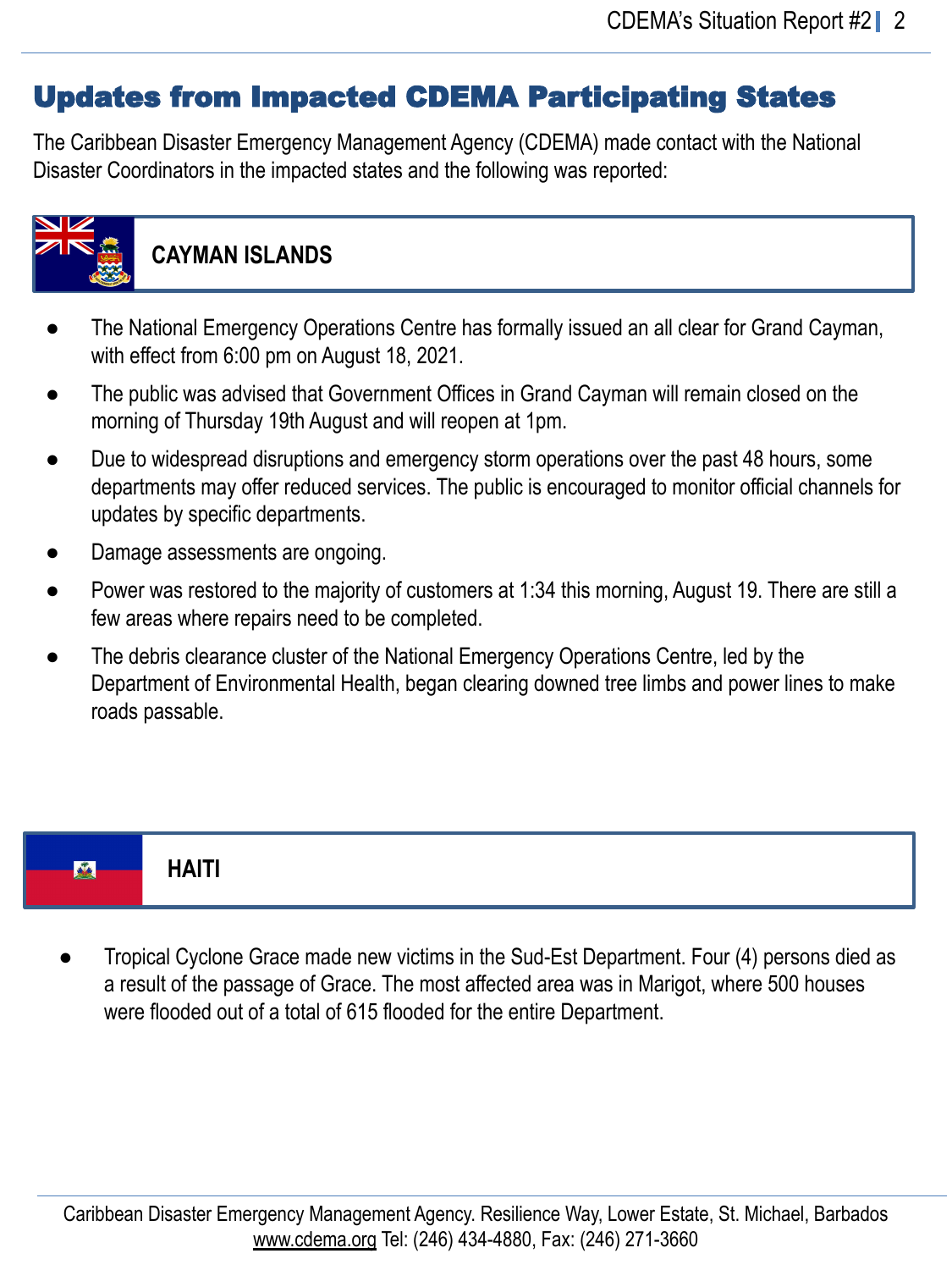## Updates from Impacted CDEMA Participating States

The Caribbean Disaster Emergency Management Agency (CDEMA) made contact with the Office of Disaster Preparedness and Emergency Management (ODPEM) and the following was reported:



#### **JAMAICA**

- As at 5:00 am, Wednesday August 18, 2021, the Meteorological Service of Jamaica (MSJ) advised that a Tropical Storm Warning Discontinued for Jamaica. Rainfall conditions were still being experienced in some northern parishes.
- All shelters that were activated and are now deactivated as at Wednesday August 18, 2021 6:00 p.m.
- Widespread rainfall and increased winds were experienced across all parishes.
- The following areas were affected by flooding, fallen trees and landslides as reported by the Parishes and Agencies. The National Works Agency and The respective parish Municipal Corporation Roads and Works Department were notified of the situation on the ground. The figure below illustrates affected areas islandwide.



Caribbean Disaster Emergency Management Agency. Resilience Way, Lower Estate, St. Michael, Barbados [www.cdema.org](http://www.cdema.org/) Tel: (246) 434-4880, Fax: (246) 271-3660